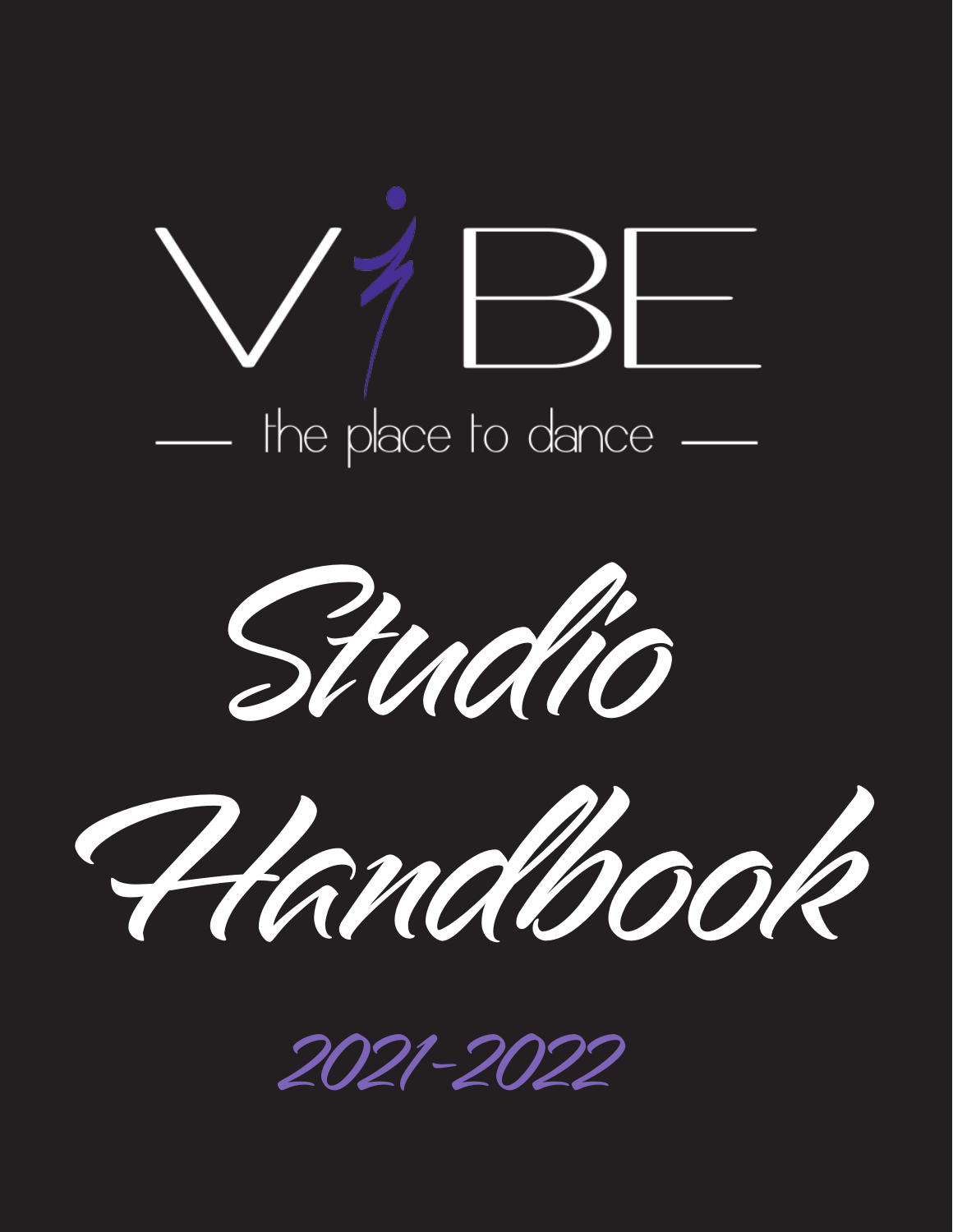### **DRESS CODE**

Appropriate dancewear is required for all classes. Being dressed properly will enable instructors to correct body placement. It also allows students to feel equally part of a group. Loose fitting or baggy clothing, heavy or loose jewelry, and inappropriate or offensive graphic writing on clothing is not allowed. We encourage you to purchase items locally at "Rosy Cheeks" or online through Discount Dance or Amazon. The dress code is as follows and will be enforced:

**ACRO:** Hair in a bun, bare feet**,** leggings and leotard or leggings and tight fitting top (unitards are OK but leggings are preferable as sometimes the mats are sticky).

**ADAPTIVE:** Hair off of face, tennis shoes/jazz shoes/ballet shoes acceptable (tap shoes may be needed), comfortable clothing (no jeans).

**BALLET 1 & 2:** Hair in a neat bun, any color leotard, pink full-footed tights, pink soft leather split-sole ballet shoes, skirt optional.

**BALLET 3 - ADVANCED:** Hair in a neat bun, black leotard, pink full-footed tights, pink soft leather split-sole ballet shoes, skirt optional.

**CONTEMPORARY:** Hair in a ponytail/bun/off the face, bare feet, any kind of tightly fitted clothing (shorts/leggings/leotards/tops).

**HIP HOP AND TOT HOP:** Hair style can be whatever the dancer is comfortable with, comfortable (not overly baggy) clothing (shorts/leggings/tops), supportive, indoor tennis shoes.

**JAZZ:** Hair in a ponytail/bun/off the face, tan leather split-sole slip-on jazz shoe, any kind of tightly fitted clothing (shorts/leggings/leotards/tops).

**LITTLES TAP:** Hair in a ponytail/bun/off the face, tan Mary Jane style shoes (any brand), shorts/leggings/leotards/any kind of top.

**LITTLE VIBES (combo ballet and tap class):** Hair in a neat bun or ponytail, any color leotard, pink full-footed tights, pink soft leather ballet shoes (not satin slippers, like from Target), tan Mary Jane style tap shoes (any brand), skirt optional.

**LYRICAL:** Hair in a ponytail/bun/off the face, tan leather split-sole, slip-on jazz shoes or bare feet, any kind of tightly fitted clothing (shorts/leggings/leotards/tops).

**POINTE:** Hair in a neat bun, black leotard, pink full-footed tights, see instructor for pointe shoe recommendation, skirt optional.

**STRETCHING AND MINDFULNESS:** Yoga mat, hair comfortable and off the face, leggings or shorts, comfortable top.

**TAP JUNIORS - ADVANCED:** Hair in a ponytail/bun/off the face, black tie shoes (any brand), NO split-sole or slip-ons, shorts/leggings/leotards/any kind of top.

### **REGISTRATION & TUITION**

The 2021-2022 Vibe dance season is divided into three 12-week sessions.

Session 1: September 6 - November 26 Session 2: November 29 - March 4 Session 3: Mar 7 - June 3

A non-refundable \$25 per dancer registration fee is due at the start of registration, annually, to hold a spot in class. Once registered, a student's class placement is considered reserved for the session. It is required that each family has a valid credit card on file. Tuition will be charged on a monthly basis. A late fee of \$15 will be added if payment is over four days past due. If late payment is due to an expired or declined credit card on file, this fee still applies.

A student who withdraws from Vibe must do so in writing. You are responsible for all charges to your account through the postmarked date of your withdrawal. There will be a \$50 withdrawal fee if the student withdraws before the end of a session. Students will be automatically enrolled for Session 2 unless otherwise requested.

#### **REGISTRATION APPROVAL AND PAYMENT**

Registered classes will be reviewed and approved by our instructors prior to payment being processed. If the instructors feel that a dancer is registered for a class that will not be a good match, they will recommend a preferred class. Once that is agreed upon by all parties and registration is approved, then payment will be processed.

## **INSURANCE**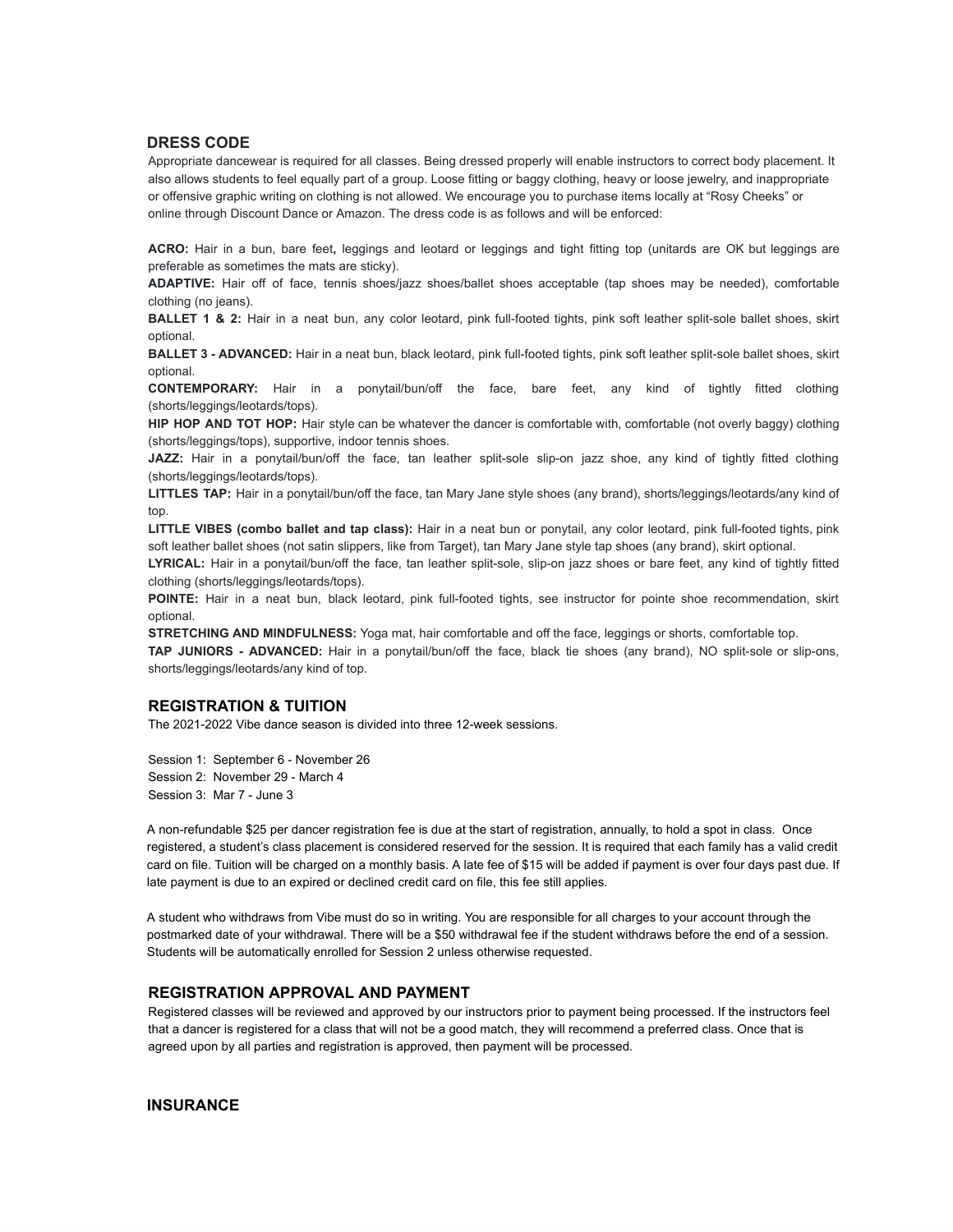Vibe does not carry medical insurance for its students. It is understood that if injury occurs, the student's own policy is their only source of reimbursement.

# **WEATHER RELATED CLOSINGS**

Vibe will follow the Middleton-Cross Plains Area School District for all weather related closings; however, if the weather clears up before classes begin, families will be made aware that classes plan to run. Announcements will be made on the studio website, through the email list and on our Facebook and Instagram pages. No make-up classes will be scheduled for weather closings, but you may make-up the lesson in a comparable class, in the same style, on another day if available. There are no guarantees that a comparable class in the same style and level will be available for a make-up.

# **HOLIDAYS**

Vibe will be closed for the following holidays:

Labor Day Sept 6 Thanksgiving Nov 25 Winter Break Dec 20-31\* Spring Break Mar 28-April 1\* Classes missed due to a holiday may be made up in another class of the same style, if available. \*Winter and Spring Breaks are not part of the monthly fee schedule, so families will not be charged for these breaks.

# **CLASS CHANGES, MISSED CLASSES, AND CANCELLATIONS**

Due to enrollment, registration and scheduling changes, Vibe may at any time combine classes, change class times, combine or cancel classes with less than three (3) students, or have a substitute or replacement instructor if needed. If any class has less than three students in attendance, the instructor may shorten the class and parents will be notified. If a student taking a solo, duet or trio lesson needs to cancel, the class is not eligible for make-up. If the instructor needs to cancel one of these classes, it will be eligible for make-up. If a student misses a group class, it is eligible for make-up by attending another class of the same style. It is not guaranteed that another class in the same style and level will be available for the student to take. There are no refunds or credits for missed group classes. If Vibe needs to cancel a group class, it may be rescheduled as a make-up with the instructor if possible, and if not, it may be eligible for make-up by way of taking a different class in the same style. The availability of a different class in the same style and same level is not guaranteed.

## **ATTENDANCE**

Good attendance is imperative, as absences and tardiness can hold back an entire class, and the studio cannot jeopardize its responsibilities to the rest of the class for one student. Please make every effort to have your child at every class. Only announced absences may be made-up. Make-up classes are not transferable to other students or sessions. There will be no refunds or credits for missed classes, vacations, or illnesses. If classes are missed habitually, a student's place in class or recital may not be guaranteed. This is particularly important during recital preparation.

## **CLASS PLACEMENT**

Class placement is decided upon by the instructors, not the business manager or administrative staff. Parents are encouraged to register their dancer(s) for classes based on age and experience level. Vibe instructors reserve the right to move students to a more appropriate class if the registered class is not a good fit. Instructors will communicate these changes and recommendations with parents directly. Any inquiries regarding where a dancer should be placed can be made to the Vibe office and then will be passed along to the instructors to guide parents as to which classes their dancer(s) should register for. The instructors look out for the best interest of the students and consider their personal dance journey, growth, and development when placing them in classes.

# **SUPPLEMENTAL TRAINING**

Additional training opportunities beyond classes may be available to students per request. Inquiries regarding setting up supplemental training sessions are communicated to the Vibe office staff and then discussed with instructors to arrange an appropriate fit for the student. Once an instructor and student are paired up, scheduling and payment will be handled by the office. Supplemental training fees vary by instructor, and covers both the Vibe studio rental fee and the instructor's hourly rate of pay.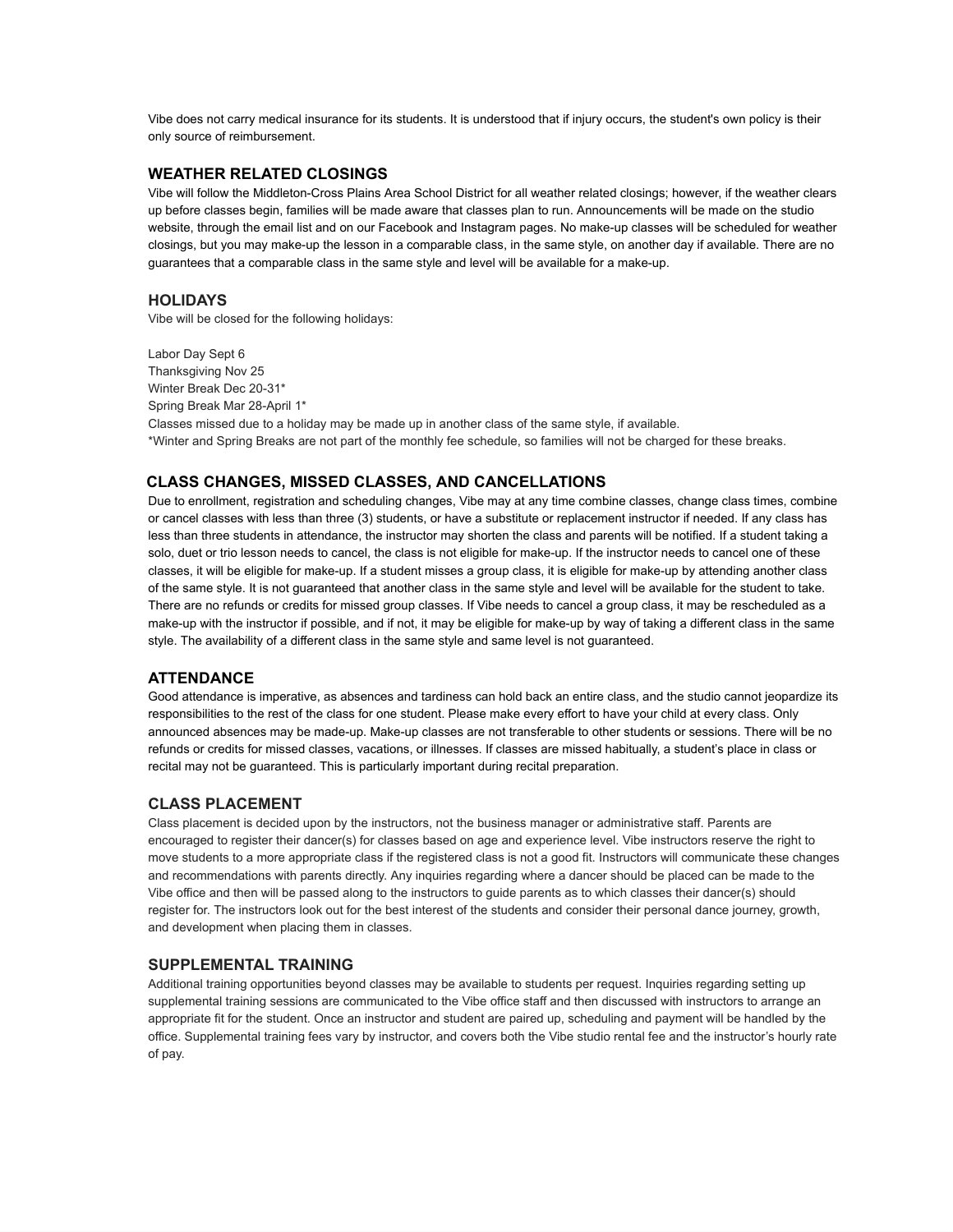# **PERFORMANCE AND COSTUMES**

Our year-end Summer Showcase will be tentatively held on June 4-5. A recital fee of \$30 per dancer or \$50 per family will be collected by March 18, 2022, to help cover the costs of putting on such an event. Costumes typically range anywhere from \$50.00 & up, depending on the age of the dancer. A \$50.00 non-refundable deposit per costume is due on December 17, 2021. All costumes must be paid in full before costumes are distributed. Payment plans are available for those with multiple costumes - please contact us to set up a payment schedule. Recital tights and shoes are not included in the price of the costumes.

### **FEES**

#### **Registration Fee: \$25.00**

Our 2021-2022 dance year is divided into three 12-week sessions. Classes will be billed monthly. Class fees (based on one class per week) are as follows:

| 30 minute class                   | \$56/month                                    | \$168/session                     |
|-----------------------------------|-----------------------------------------------|-----------------------------------|
| 45 minute class                   | \$64/month                                    | \$192/session                     |
| 60 minute class                   | \$84/month                                    | \$252/session                     |
| 90 minute class                   | \$108/month                                   | \$324/session                     |
| 30 minute private                 | \$172/month                                   | \$516/session*                    |
|                                   | 30 minute semi-private \$120/month per dancer | \$360/session/dancer*             |
| 30 minute trio                    | \$92/month per dancer                         | \$276/session/dancer*             |
| <b>ConfiDANCE (Drop-in Class)</b> |                                               |                                   |
| Per class rate:                   | \$12/single dancer                            | \$15/Family rate for two+ dancers |
|                                   |                                               |                                   |

\*Please note, dancers taking "private" lessons will perform a solo/duo/trio in our Summer Showcase. Dancers taking "supplemental" lessons will not. Supplemental lessons are billed according to the instructor's rate of pay + \$25/hour room rental. Supplementals are typically for working on skill-building, catching up when falling behind in class work, or rehearsing a piece.

## **SPOT TV**

Spot TV allows us to live stream classes so that parents/guardians/grandparents can enjoy a password protected, live viewing experience of their dancer's classes from anywhere. Spot TV costs just \$5 per month or \$20 per session. For more information, please visit Spot TV's website - <http://www.spottv.pro/live/>

\*For the 2021-2022 season, Spot TV will be complimentary for families.

# **OTHER FEES**

\$15 Late Payment fee \$25 Returned Check fee \$50 Disenrollment fee (if leaving before the end of a session)

# **TERMINATION OF ENROLLMENT**

Vibe Dance Madison, LLC. reserves the right to terminate enrollment based on the following: •Disruptive or dangerous behavior by students or parents. •Abuse or bullying. •Non-payment of tuition. •Violation of law on the Vibe premises (drugs, theft, destruction of property, etc.).

# **OTHER**

•If you have any questions or comments, please feel free to discuss them whenever it does not interfere with a class in session. We are always interested in improving our dance education program! •A parent/guardian must sign waivers for those under 18 years of age.

•Tuition payments are non-refundable and non-transferable to siblings or other Vibe dancers.

•Please refer to our Dancer Code of Conduct and Note to Parents/Guardians to understand Vibe's expectations.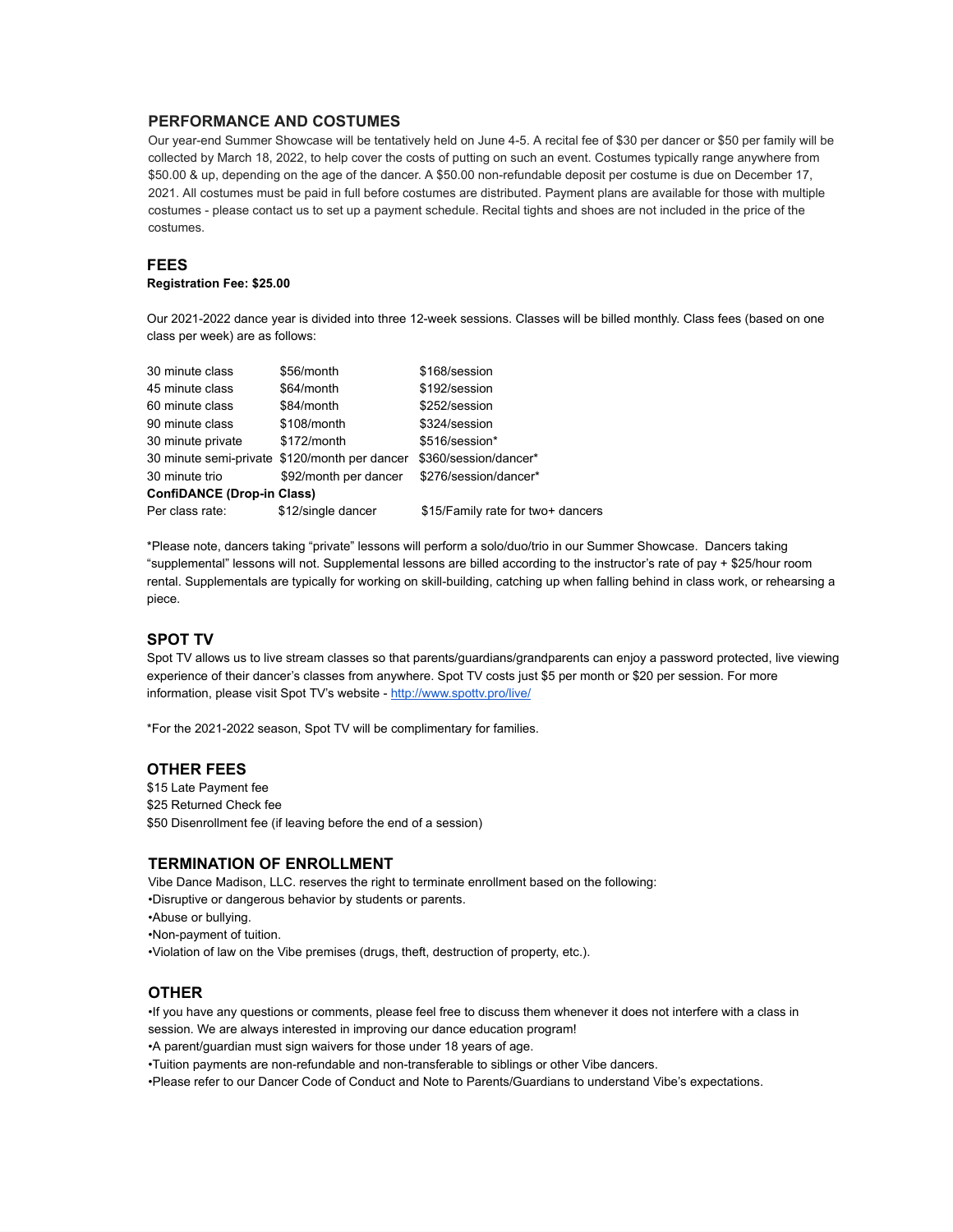•Vibe does not discriminate based on race, ethnicity, sexual orientation, body type, sex, gender expression, ability, or religion, etc.

## **RESPONSIBILITY FOR SAFETY**

There are certain risks that are inherent in any dance activity. Each Vibe member, guest, or nonmember participant agrees to accept personal responsibility for his or her safety. Vibe cannot ensure the safety of any participants. In participating at Vibe activities, each such person agrees to hold harmless and free of blame the instructors, and the Vibe officers and members, for any accident, injury, lost or damaged property, or illness that might be sustained from their participation. Pictures or video taken during performances and class time may be used for publicity purposes in newspapers, brochures, our website or social media, etc. All Vibe Dance Madison, LLC. and ConfiDANCE waivers must be signed prior to participation.

# **COVID**

We ask that anyone not vaccinated please wear a mask inside of the facility.

# **DANCER CODE OF CONDUCT**

- Make every effort to attend classes regularly and avoid absences.

- Arrive to class early and ready to dance (mentally, physically, and dressed appropriately; per the studio dress code). Come to class with a positive attitude and readiness to learn.

- Use the restroom before class begins.

- Tardiness is to be avoided. Classes typically begin with a warm-up, which is an important component to class and prepares the dancer's body to be ready for physical activity and avoid injury. If a student is over 10 minutes late, participation will be up to the instructor.

- Do not leave the classroom during class without permission from the instructor (please ask permission to use the restroom, etc.).

- Practice respect in the classroom for your instructors, assistants, and fellow dancers. When another group is dancing through a progression or combination, observe from the side, without being distracting, and provide support for your peers. Be aware of your body language (no hands on hips, folded arms, sitting down, etc.). Refrain from correcting other students unless specifically asked by your teacher to provide constructive criticism. Take corrections from your teachers positively and thank them for the corrections! Thank your teacher after class.

- No talking during class (unless the teacher grants you permission and there is an open discussion taking place relevant to classwork – do not talk over your teacher or other dancers).

- If injured, observing class is encouraged. When observing class, maintain respect by not talking or distracting the teacher and students.

- If taking class with a pre-existing injury, notify the instructor before class, and take responsibility for self-care and marking as necessary.

- Alert teacher immediately if injured in class.

- No cellphones are allowed in the classroom. Please ask the instructor for permission, if time at the end of class allows, to use your phone to take video of a combination or progression learned in class.

- No food, drinks, gum, or candy is allowed in class. Please bring a water bottle.

- Dancers are expected to be respectful of the waiting areas, dressing rooms, and studio space while keeping their belongings tidy. Vibe is not responsible for lost or stolen items.

- Dancers are expected to clean up after themselves in all areas of the studio.

- Any classwork posted on social media must be approved by the instructor and Vibe must be credited/tagged.

- When using social media (private or public) in relation to Vibe, never post anything that could compromise the self-esteem of students. Do not post negative comments about other dancers, staff, teachers, assistant teachers, parents, dances,

performances, etc. Do not post any pieces of choreography in their entirety, and if posting a section of choreography, ask for permission from the choreographer/instructor.

- A positive culture is especially important to us. Speaking negatively of teachers, assistant teachers, staff, students, or parents from Vibe or any other dance school will not be tolerated.

- Bullying will NOT be tolerated in the studio or on social media. Any behavior of this nature brought to the attention of the Vibe staff may result in a meeting with the dancer and their parents/guardians.

## **A NOTE TO PARENTS/GUARDIANS**

We encourage parents/guardians to review the above Dancer Code of Conduct with their dancer(s) and to remind them, as needed, of our expectations. We love when parents/guardians come and watch their dancer(s) as often as possible through each studio's viewing area. We want you to feel comfortable, welcome, and at home at Vibe! We do ask that if your child is a young dancer that you be available at any time during class to assist with using the restroom or for any behavioral assistance as needed. Young children (both dancers and siblings in the waiting area) require supervision at all times. If you ever have a question for an instructor, please refrain from talking to them during class or trying to catch them in between classes, as they